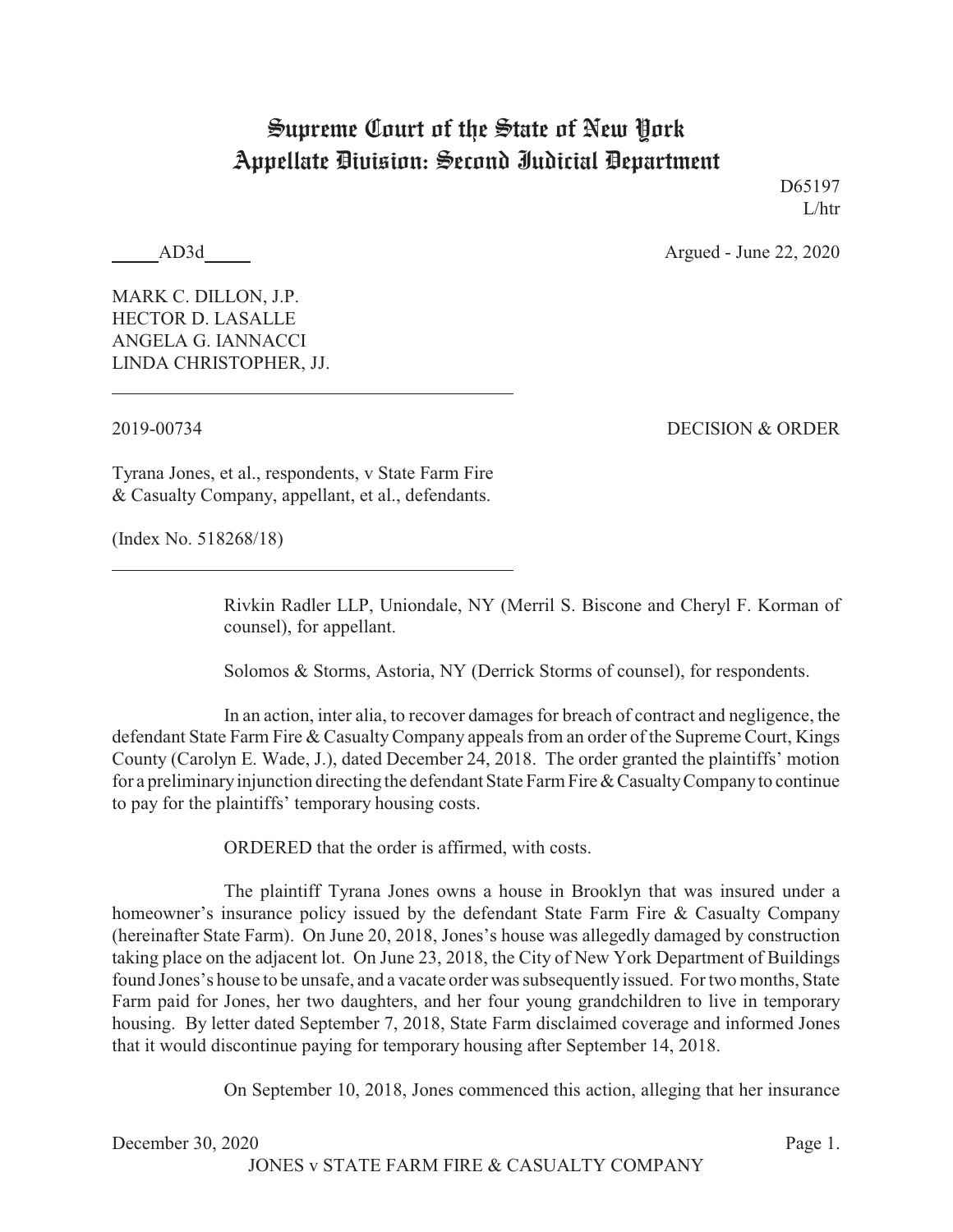policy required State Farm to pay for temporary housing. The policy provides coverage for "Additional Living Expense" for up to 24 months, "[w]hen a Loss Insured causes the residence premises to become uninhabitable." By amended summons and complaint, Jones added her children and grandchildren as plaintiffs. The plaintiffs asserted, among other things, a cause of action against State Farm to recover damages for breach of contact and a cause of action against the defendants 174 Madison, LLC, Shell NY Construction, Inc., and Brooklyn B Company Group, Inc., which were the entities allegedly responsible for the construction, to recover damages for negligence.

In an order dated December 24, 2018, the Supreme Court granted the plaintiffs' motion for a preliminary injunction directing State Farm to continue to pay their temporary housing costs. State Farm appeals.

The determination whether to grant a motion for a preliminary injunction (*see* CPLR 6301) rests within the sound discretion of the Supreme Court, and requires a party to demonstrate a probability of success on the merits, a danger of irreparable injury in the absence of an injunction, and a balance of equities in that party's favor (*see Nobu Next Door, LLC v Fine Arts Hous., Inc.*, 4 NY3d 839). These elements must be established by clear and convincing evidence (*see Liang v Yi Jing Tan*, 155 AD3d 1020).

The plaintiffs demonstrated a probability of success on the merits. The policy provides coverage for "direct physical loss" to the subject property, including the "foundation, floor slab and footings supporting the dwelling." State Farm contends that the damage sustained by Jones's property falls within the "Earth Movement" exclusion to coverage, "meaning the sinking, rising, shifting, expanding or contracting of earth, all whether combined with water or not. Earth movement includes but is not limited to earthquake, landslide, mudflow, mudslide, sinkhole, subsidence, erosion or movement resulting from improper compaction, site selection or any other external forces." As State Farm contends, this exclusion applies to a loss caused by excavation on an adjacent lot (*see Bentoria Holdings, Inc. v Travelers Indem. Co.*, 20 NY3d 65, 67; *Sheehan v State Farm Fire & Cas. Co.*, 239 AD2d 486).

An insurer bears the heavy burden, however, of demonstrating not only that an exclusion is subject to no other reasonable interpretation, but also that the exclusion applies in a particular case (*see Insurance Co. of Greater N.Y. v Clermont Armory, LLC*, 84 AD3d 1168). Here, the plaintiffs' submissions contradict the conclusion of State Farm's expert that the damage to the property was caused by soil movement. The plaintiffs submitted affidavits, photographs, and an expert's report, all indicating that the damage to the property was caused by impacts and vibrations from a large Hitachi backhoe operated at the construction site. Notably, State Farm's expert did not inspect the exterior of the propertywhere the impact damage allegedly occurred. Furthermore, while coverage would not apply if earth movement were merely a contributing cause of the damage (*see Cali v Merrimack Mut. Fire Ins. Co.*, 43 AD3d 415), State Farm does not dispute that damage caused exclusively by impacts and vibrations of the backhoe would be a covered loss.

As the purpose of a preliminary injunction is to maintain the status quo pending a final determination in the action, a court may exercise its discretion to grant a preliminary injunction even when questions of fact exist (*see* CPLR 6312[c]; *19 Patchen, LLC v Rodriguez*, 153 AD3d

```
December 30, 2020 Page 2.
```
JONES v STATE FARM FIRE & CASUALTY COMPANY